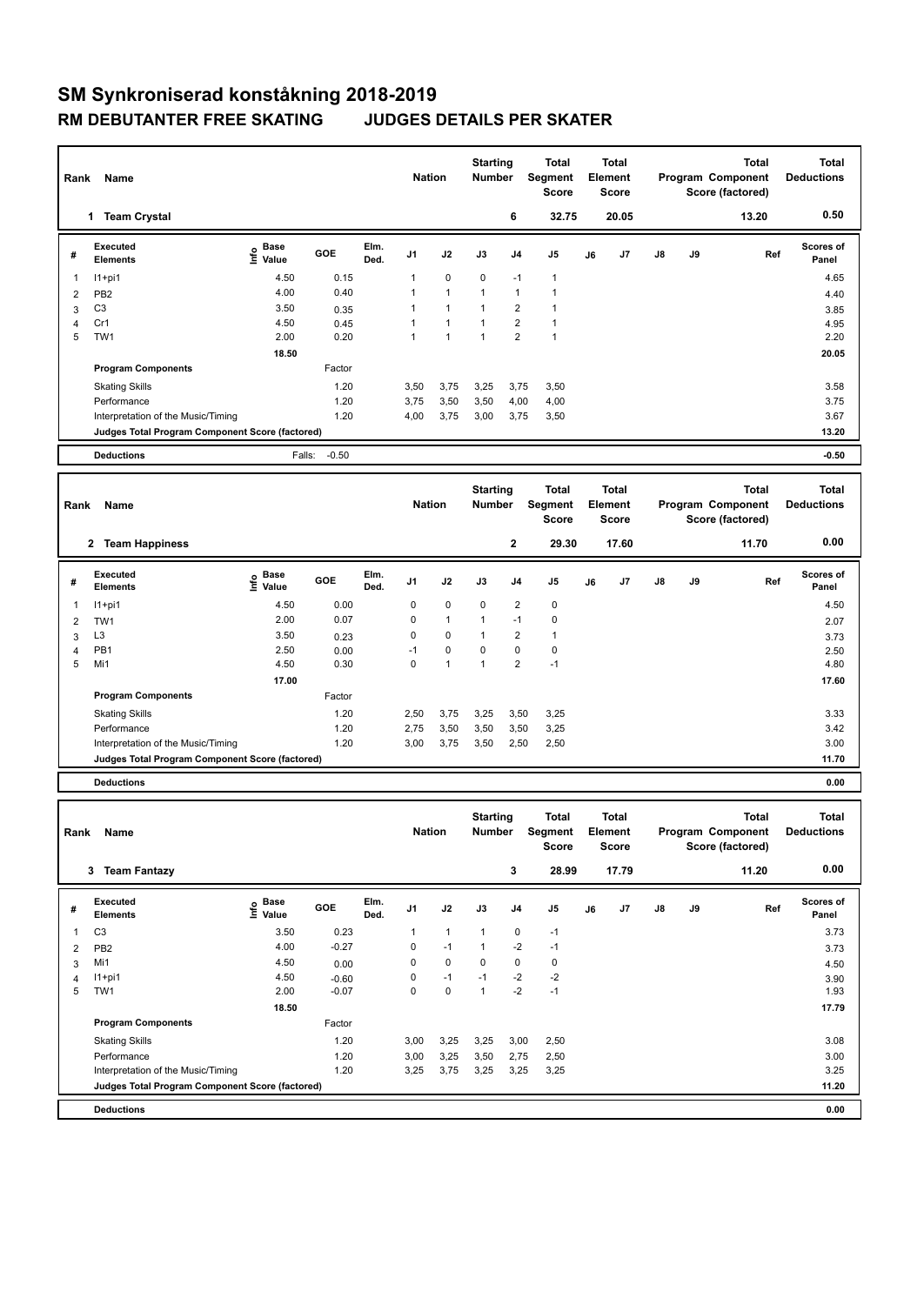## **SM Synkroniserad konståkning 2018-2019 RM DEBUTANTER FREE SKATING JUDGES DETAILS PER SKATER**

| Rank           | Name<br>4 Team Seastar                          |                           |                   |              | <b>Nation</b> |      | <b>Starting</b><br>Number        | $\overline{\phantom{a}}$ | Total<br><b>Segment</b><br><b>Score</b><br>25.33 |    | <b>Total</b><br><b>Element</b><br><b>Score</b><br>15.83 |    |    | <b>Total</b><br>Program Component<br>Score (factored)<br>9.50 | <b>Total</b><br><b>Deductions</b><br>0.00 |
|----------------|-------------------------------------------------|---------------------------|-------------------|--------------|---------------|------|----------------------------------|--------------------------|--------------------------------------------------|----|---------------------------------------------------------|----|----|---------------------------------------------------------------|-------------------------------------------|
|                |                                                 |                           |                   |              |               |      |                                  |                          |                                                  |    |                                                         |    |    |                                                               |                                           |
| #              | <b>Executed</b><br><b>Elements</b>              | e Base<br>⊆ Value         | GOE               | Elm.<br>Ded. | J1            | J2   | J3                               | J4                       | J5                                               | J6 | J7                                                      | J8 | J9 | Ref                                                           | <b>Scores of</b><br>Panel                 |
| 1              | Cr1                                             | 4.50                      | 0.15              |              | $\mathbf{1}$  | 0    | 0                                | 1                        | $-1$                                             |    |                                                         |    |    |                                                               | 4.65                                      |
| 2              | C <sub>3</sub>                                  | 3.50                      | 0.00              |              | 0             | 0    | 0                                | 0                        | $\mathbf{1}$                                     |    |                                                         |    |    |                                                               | 3.50                                      |
| 3              | PB <sub>1</sub>                                 | 2.50                      | $-0.25$           |              | $-1$          | $-1$ | $-1$                             | $-1$                     | $-2$                                             |    |                                                         |    |    |                                                               | 2.25                                      |
| 4              | <b>TWB</b>                                      | 1.00                      | $-0.07$           |              | 0             | 0    | $-1$                             | $-1$                     | $-1$                                             |    |                                                         |    |    |                                                               | 0.93                                      |
| 5              | $11+pi1$                                        | 4.50                      | 0.00              |              | $\mathbf 0$   | 0    | $\mathbf 0$                      | 0                        | $-2$                                             |    |                                                         |    |    |                                                               | 4.50                                      |
|                |                                                 | 16.00                     |                   |              |               |      |                                  |                          |                                                  |    |                                                         |    |    |                                                               | 15.83                                     |
|                | <b>Program Components</b>                       |                           | Factor            |              |               |      |                                  |                          |                                                  |    |                                                         |    |    |                                                               |                                           |
|                | <b>Skating Skills</b>                           |                           | 1.20              |              | 2,75          | 2,75 | 2,50                             | 3,00                     | 1,50                                             |    |                                                         |    |    |                                                               | 2.67                                      |
|                | Performance                                     |                           | 1.20              |              | 2,75          | 3,00 | 2,50                             | 3,25                     | 2,25                                             |    |                                                         |    |    |                                                               | 2.75                                      |
|                | Interpretation of the Music/Timing              |                           | 1.20              |              | 2,75          | 3,25 | 2,25                             | 2,50                     | 2,25                                             |    |                                                         |    |    |                                                               | 2.50                                      |
|                | Judges Total Program Component Score (factored) |                           |                   |              |               |      |                                  |                          |                                                  |    |                                                         |    |    |                                                               | 9.50                                      |
|                |                                                 |                           |                   |              |               |      |                                  |                          |                                                  |    |                                                         |    |    |                                                               |                                           |
|                | <b>Deductions</b>                               |                           |                   |              |               |      |                                  |                          |                                                  |    |                                                         |    |    |                                                               | 0.00                                      |
|                |                                                 |                           |                   |              |               |      |                                  |                          |                                                  |    |                                                         |    |    |                                                               |                                           |
| Rank           | Name                                            |                           |                   |              | <b>Nation</b> |      | <b>Starting</b><br><b>Number</b> |                          | <b>Total</b><br>Segment<br><b>Score</b>          |    | Total<br>Element<br><b>Score</b>                        |    |    | <b>Total</b><br>Program Component<br>Score (factored)         | <b>Total</b><br><b>Deductions</b>         |
|                | 5 Team Divine                                   |                           |                   |              |               |      |                                  | 4                        | 21.41                                            |    | 14.01                                                   |    |    | 8.40                                                          | 1.00                                      |
|                |                                                 |                           |                   |              |               |      |                                  |                          |                                                  |    |                                                         |    |    |                                                               |                                           |
|                |                                                 |                           |                   |              |               |      |                                  |                          |                                                  |    |                                                         |    |    |                                                               |                                           |
| #              | <b>Executed</b><br><b>Elements</b>              | Base<br>١nfo<br>Value     | GOE               | Elm.<br>Ded. | J1            | J2   | J3                               | J4                       | J5                                               | J6 | J7                                                      | J8 | J9 | Ref                                                           | <b>Scores of</b><br>Panel                 |
| 1              | PB <sub>1</sub>                                 | F<br>2.50                 | $-0.67$           |              | $-2$          | $-3$ | $-2$                             | $-3$                     | -3                                               |    |                                                         |    |    |                                                               | 1.83                                      |
| 2              | L <sub>3</sub>                                  | 3.50                      | $-0.35$           |              | $-1$          | $-1$ | $-1$                             | $-2$                     | $-1$                                             |    |                                                         |    |    |                                                               | 3.15                                      |
| 3              | $11+pi1$                                        | 4.50                      | $-0.45$           |              | 0             | 0    | $-1$                             | $-2$                     | -2                                               |    |                                                         |    |    |                                                               | 4.05                                      |
| $\overline{4}$ | <b>TWB</b>                                      | 1.00                      | $-0.07$           |              | $\mathsf 0$   | $-1$ | 0                                | $-1$                     | $-1$                                             |    |                                                         |    |    |                                                               | 0.93                                      |
| 5              | Cr1                                             | 4.50                      | $-0.45$           |              | $-1$          | $-1$ | $-2$                             | 0                        | $-1$                                             |    |                                                         |    |    |                                                               | 4.05                                      |
|                |                                                 | 16.00                     |                   |              |               |      |                                  |                          |                                                  |    |                                                         |    |    |                                                               | 14.01                                     |
|                | <b>Program Components</b>                       |                           | Factor            |              |               |      |                                  |                          |                                                  |    |                                                         |    |    |                                                               |                                           |
|                | <b>Skating Skills</b>                           |                           | 1.20              |              | 2,75          | 2,75 | 2,50                             | 2,25                     | 2,25                                             |    |                                                         |    |    |                                                               | 2.50                                      |
|                | Performance                                     |                           | 1.20              |              | 2,50          | 2,50 | 1,75                             | 2,50                     | 2,25                                             |    |                                                         |    |    |                                                               | 2.42                                      |
|                | Interpretation of the Music/Timing              |                           | 1.20              |              | 2,25          | 2,50 | 2,00                             | 2,00                     | 2,00                                             |    |                                                         |    |    |                                                               | 2.08                                      |
|                | Judges Total Program Component Score (factored) |                           |                   |              |               |      |                                  |                          |                                                  |    |                                                         |    |    |                                                               | 8.40                                      |
|                | <b>Deductions</b>                               |                           | $-1.00$<br>Falls: |              |               |      |                                  |                          |                                                  |    |                                                         |    |    |                                                               | $-1.00$                                   |
|                |                                                 |                           |                   |              |               |      |                                  |                          |                                                  |    |                                                         |    |    |                                                               |                                           |
|                |                                                 |                           |                   |              |               |      |                                  |                          |                                                  |    | <b>Total</b>                                            |    |    |                                                               |                                           |
| Rank           | Name                                            |                           |                   |              | <b>Nation</b> |      | <b>Starting</b><br>Number        |                          | <b>Total</b><br>Segment<br><b>Score</b>          |    | <b>Element</b><br><b>Score</b>                          |    |    | <b>Total</b><br>Program Component<br>Score (factored)         | <b>Total</b><br><b>Deductions</b>         |
|                | 6 Team Twilight                                 |                           |                   |              |               |      |                                  | 5                        | 21.17                                            |    | 12.97                                                   |    |    | 8.20                                                          | 0.00                                      |
| #              | Executed<br><b>Elements</b>                     | Base<br>e Base<br>⊆ Value | GOE               | Elm.<br>Ded. | J1            | J2   | J3                               | J4                       | J5                                               | J6 | J7                                                      | J8 | J9 | Ref                                                           | Scores of<br>Panel                        |
| 1              | PB1                                             | 2.50                      | $-0.25$           |              | $-1$          | $-1$ | 0                                | $-1$                     | $-2$                                             |    |                                                         |    |    |                                                               | 2.25                                      |

3 Cr1 4.50 -0.75 0 -1 -2 -2 -2 3.75 4 TW1 2.00 -0.20 -1 -1 -1 0 -1 1.80 5 I1+pi 2.50 -0.25 -1 -1 -1 -1 -2 2.25

Factor

Skating Skills 2.33 2.33 2.25 2,25 2,25 2,250 2,75 2,00

Performance 2.25 2,25 2,25 2,50 1,50 3,00 2,00 2.25 2,25 Interpretation of the Music/Timing 1.20 2,25 2,50 2,00 3,25 1,50 2.25 2,50 2.25

**Deductions 0.00 Judges Total Program Component Score (factored) 8.20**

**Program Components** 

 **15.00** 12.97